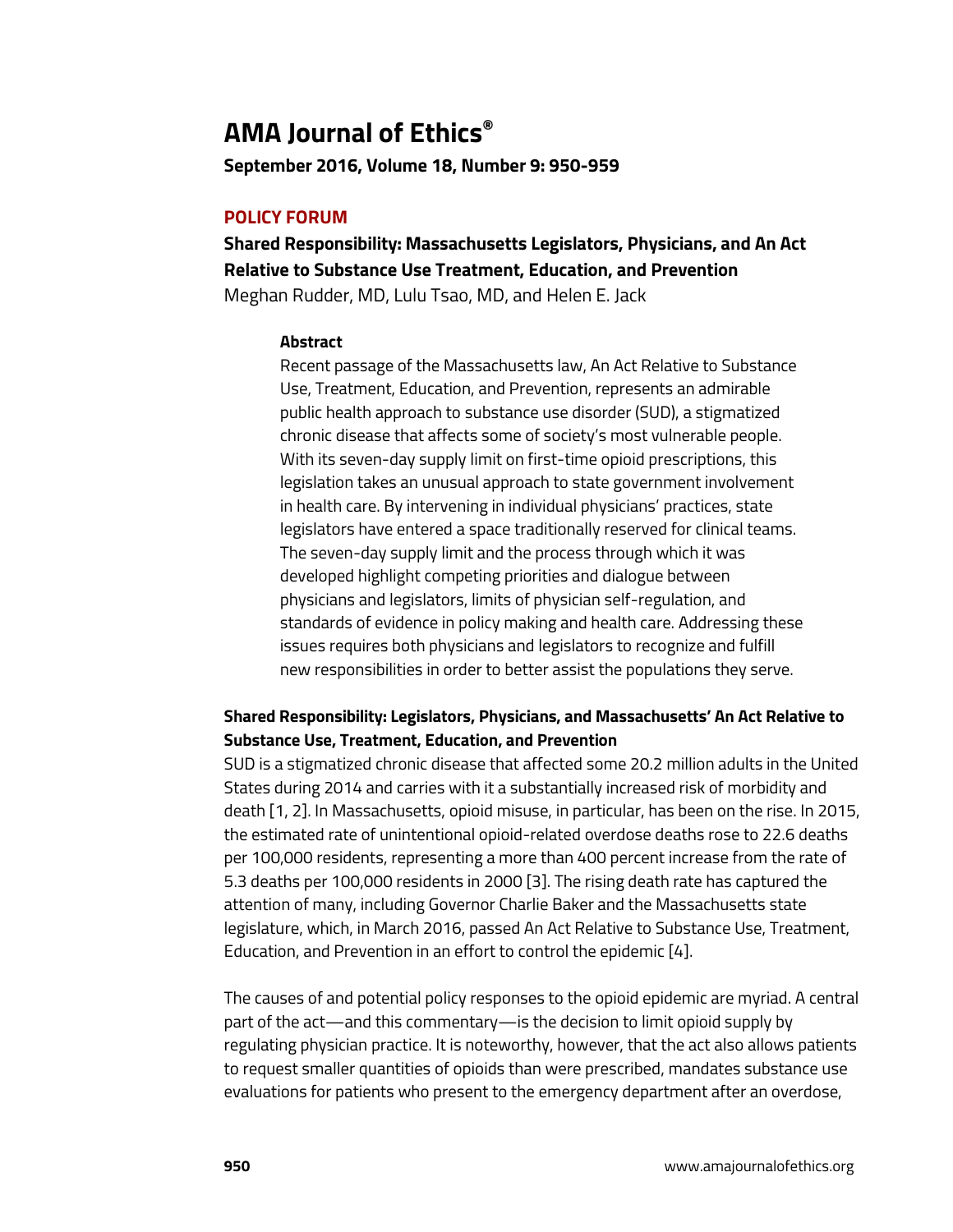implements education and screening programs in public schools, and improves treatment conditions for women who are committed for substance use treatment [5].

A closer look at one of the more controversial elements of bill—a seven-day supply limit on first-time opioid prescriptions—highlights several challenges that arise with legislative involvement in health care. Because this policy focuses on physician prescribing behavior, rather than on the behavior of the public, it differs from most government-led, population-level chronic disease prevention efforts. With nutrition labels and higher cigarette taxes, for example, legislators become part of a broader public health care team; however, with limits on prescribing, they join the clinical care team.

The seven-day supply limit and the process through which it was developed highlight several issues: the competing priorities of and dialogue between physicians and legislators, limits o[f physician self-regulation,](http://journalofethics.ama-assn.org/2014/04/hlaw1-1404.html) and standards of evidence and priorities in policy making and medicine. Ultimately, it illustrates the importance of legislators understanding clinical practice and physicians advocating for evidence-based policies that address patient needs.

#### **Evolution of An Act Relative to Substance Use, Treatment, Education, and Prevention**

An Act Relative to Substance Use, Treatment, Education, and Prevention was developed through a two-year dialogue among legislators, community members, and physicians. In February 2015, the governor appointed a working group, including three physicians and one nurse, to make policy recommendations to reduce opioid misuse. In June 2015, the group released recommendations on prevention, intervention, treatment, and recovery [6]. Four months later, the governor introduced his proposed bill, which limited first-time opioid prescriptions to a 72-hour supply. The focus on prescribing came in the wake of data revealing a strong correlation between opioid prescription sales and prescription opioid overdoses [7]. Nationally, both sales of opioid pain relievers and opioid overdose deaths nearly quadrupled between 1999 and 2008 [8], causing officials at the Centers for Disease Control and Prevention (CDC) to claim "we now know that overdoses from prescription opioid pain relievers are a driving factor in the 15-year increase in opioid overdose deaths" [9]. Coupled with evidence of prescriptions leading to addiction and illegal drug use, this data offered a compelling story illuminating the roles of physicians in the opioid epidemic [10, 11].

While sharing the legislature's concern about the growing opioid epidemic, physicians had a different risk-benefit analysis. Some felt the 72-hour supply limit would decrease access to opioids for patients with pain and harm patient-physician relationships [12]. In his testimony before the legislature, President Dennis Dimitri of the Massachusetts Medical Society (MMS) raised concerns about physicians' capacity under the proposed legislation to "address the individual needs of our patients" [12]. He also emphasized important practical implications: since opioid prescriptions cannot be phoned in, older,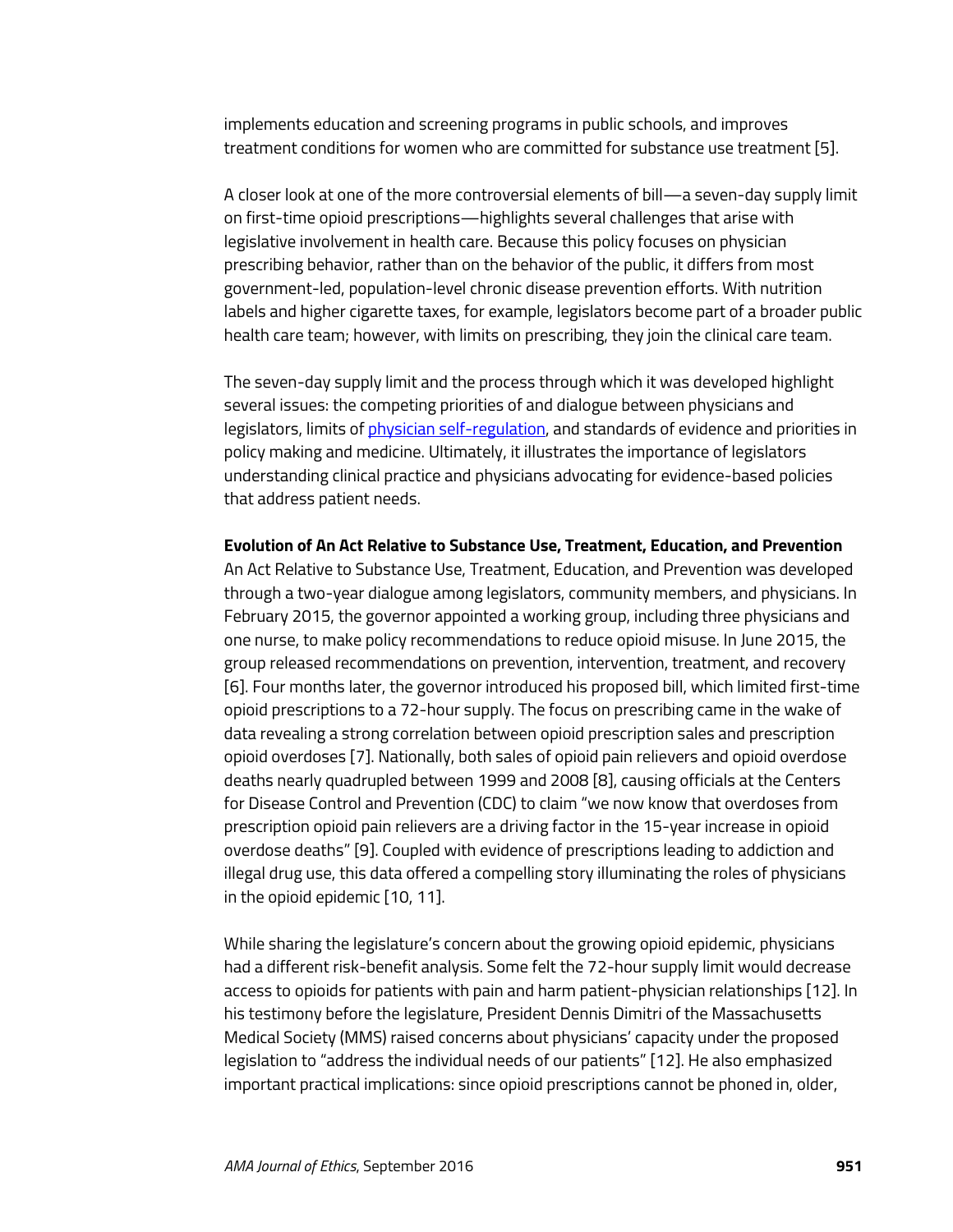poorer, or sicker patients' pain could be left untreated or undertreated. The MMS instead recommended a seven-day supply limit [12]. Citing lack of evidence that any supply limit would reduce substance use or improve health outcomes, the MMS also called for a "sunset provision" to re-evaluate the seven-day limit after a trial period [12].

The final version of An Act Relative to Substance Use, Treatment, Education, and Prevention was a compromise measure. It extended the supply limit to seven days on first-time opioid prescriptions for adults and on all opioid prescriptions for children, with exceptions for those wit[h chronic pain](http://journalofethics.ama-assn.org/2013/05/stas1-1305.html) or cancer and those receiving [palliative care.](http://journalofethics.ama-assn.org/2013/05/ecas1-1305.html) The sunset provision—strongly opposed by Governor Baker—was not included.

This dialogue between the MMS and Massachusetts legislature, with compromises on both sides, mirrors the type of productive debate that occurs among members of a successful interdisciplinary health care team. While the medical community does not traditionally think of legislators as part of patient care teams, through this policy, legislators gain a voice in clinical decision making. By conceptualizing legislators' and clinicians' interactions—and their interchanges of ideas and disagreements—as exchanges within a care team, physicians and legislators may better care for the populations they serve.

### **Time for Legislative Involvement**

Although the MMS was willing to compromise, some physicians in this debate oppose legislative involvement of prescribing practices and call for preservation of selfregulation in medicine, asserting that physicians are uniquely equipped to understand and respond to the needs of their patients and that legislative involvement would limit the breadth of their clinical decision making [13]. The discussion highlights long-standing tensions about the degree to which physicians ought to govern themselves and to which legislatures ought to govern professionals to protect the public health. These tensions are similarly present in conversations about the relationship between physicians and industry, the role of governments and lay people in medical practice, and strategies for managing disciplinary action against physicians [14]. Medicine is, largely, a selfregulating profession. Physicians are allowed autonomy in their practice, and in return are expected to use their knowledge and expertise to act in the best interest of patients and the public.

A complicating factor in professional self-regulation that needs to be acknowledged, however, is that incentives can make it difficult for physicians to self-regulate opioid prescribing. In the 1990s, patient and physician advocacy groups called for more aggressive treatment of pain with opioid analgesics [15]. The American Pain Society introduced a campaign for assessment of pain as a "fifth vital sign" [15], and bodies like the Joint Commission created new standards for pain control [16]. This led the pharmaceutical industry to develop and aggressively market new opioid formulations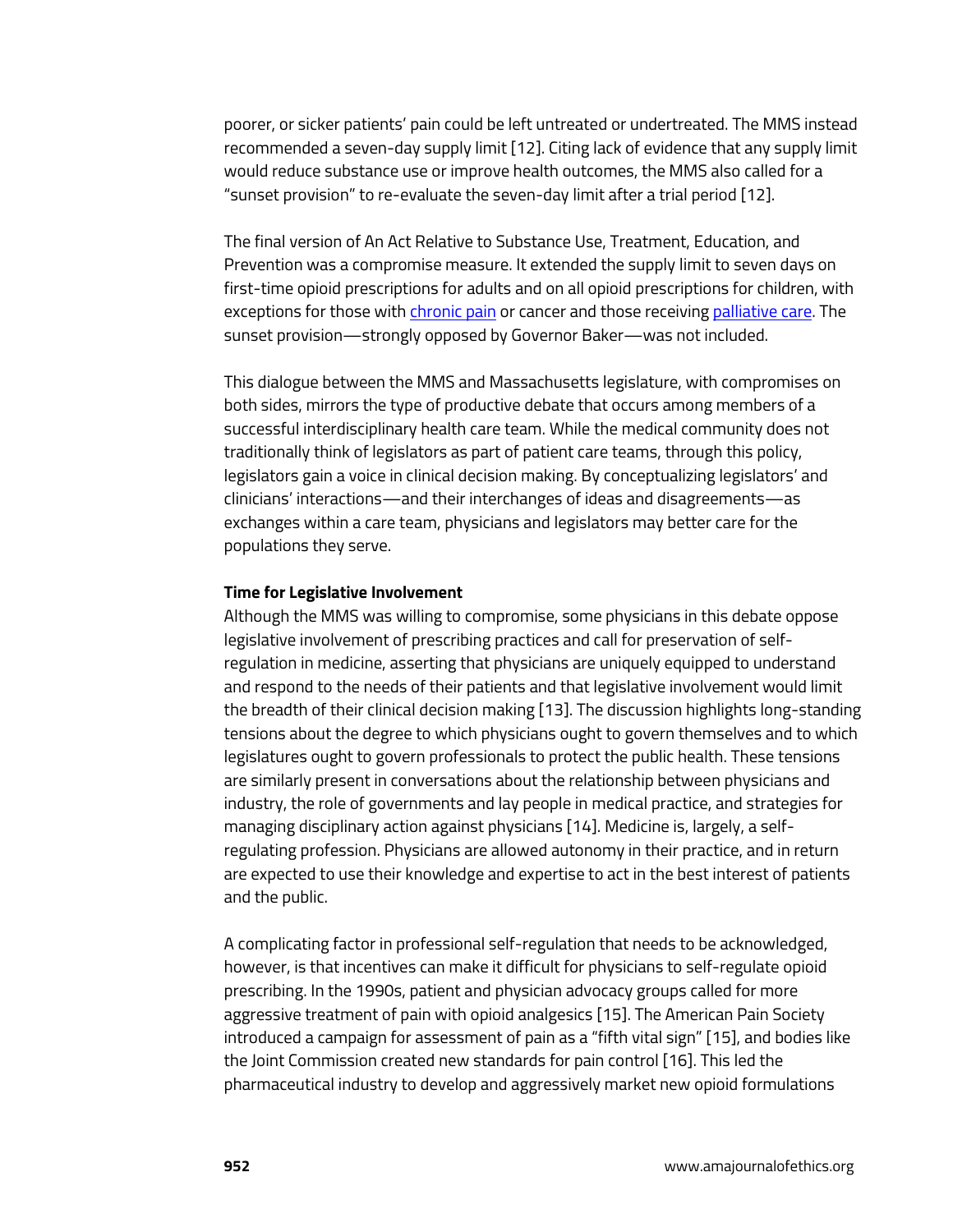like [oxycodone,](http://journalofethics.ama-assn.org/2014/04/pfor1-1404.html) which then became widely available for non-cancer pain [17, 18]. Today, for example, a physician who prescribes an opioid to a postoperative patient is motivated to ensure that the patient has adequate pain relief and to build a trusting, therapeutic relationship with a patient who requests good pain control. But the physician might try to minimize additional appointments for medication refills not only because they can be inconvenient for people who have recently had surgery (and family members who typically accompany them), but also because there is monetary gain in reserving clinic time for new patients' appointments instead of follow-up appointments for existing patients. Physicians are also increasingly expected to obtain high patient satisfaction scores, which are used as quality-of-care metrics and, at times, attached to reimbursements. For example, as part of the Patient Protection and Affordable Care Act, the Centers for Medicare and Medicaid Services (CMS) allocates funds in Medicare payments based on hospitals' performance on patient satisfaction surveys, which include questions about pain control [19]. Finally, though the incidence of opioid dependence varies [20], the vast majority of patients given [opioids for acute pain](http://journalofethics.ama-assn.org/2013/05/ecas2-1305.html) benefit from them and use them responsibly, despite the associated risks [21].

While physicians should ideally use their knowledge of population health to inform and regulate their practice, behavior change takes time, even with educational resources on opioid prescribing [22]. Government involvement—through policy changes implemented via regulation or legislation—can create or counter incentives, expedite or inhibit behavior change, and help catalyze physicians' responsiveness to public health issues that necessitate immediate attention. As MMS President Dimitri stated in his testimony, "In an ideal world we really think that physicians should be allowed to apply their clinical judgment, their expertise, their learning. But we realize there's also a very specific crisis situation that we're in right now so we are willing to be open-minded and somewhat compromising on this and put a number out there to make physicians stop and think" [23].

#### **The Right Legislative Solution?**

We must consider, however, whether proposed legislative solutions to reduce opioid misuse and mortality adhere to the values of the clinical community. Physicians are taught to practice [evidence-based medicine.](http://journalofethics.ama-assn.org/2013/01/mhst1-1301.html) While responsible policy making in all areas should be evidence based, physicians—as clinicians, researchers, and patient advocates—can play special roles in ensuring that legislation governing clinical practice is grounded in data.

Unfortunately, the quality of evidence supporting state interventions to decrease opioid use and deaths from overdose is low [24]. For example, in Massachusetts, multiple interventions are being implemented simultaneously, making it difficult to assess causality. Researchers have studied [prescription drug monitoring programs](http://journalofethics.ama-assn.org/2013/05/hlaw1-1305.html) (PDMPs), insurer and pharmacy benefit manager strategies, state legislation, clinical guidelines,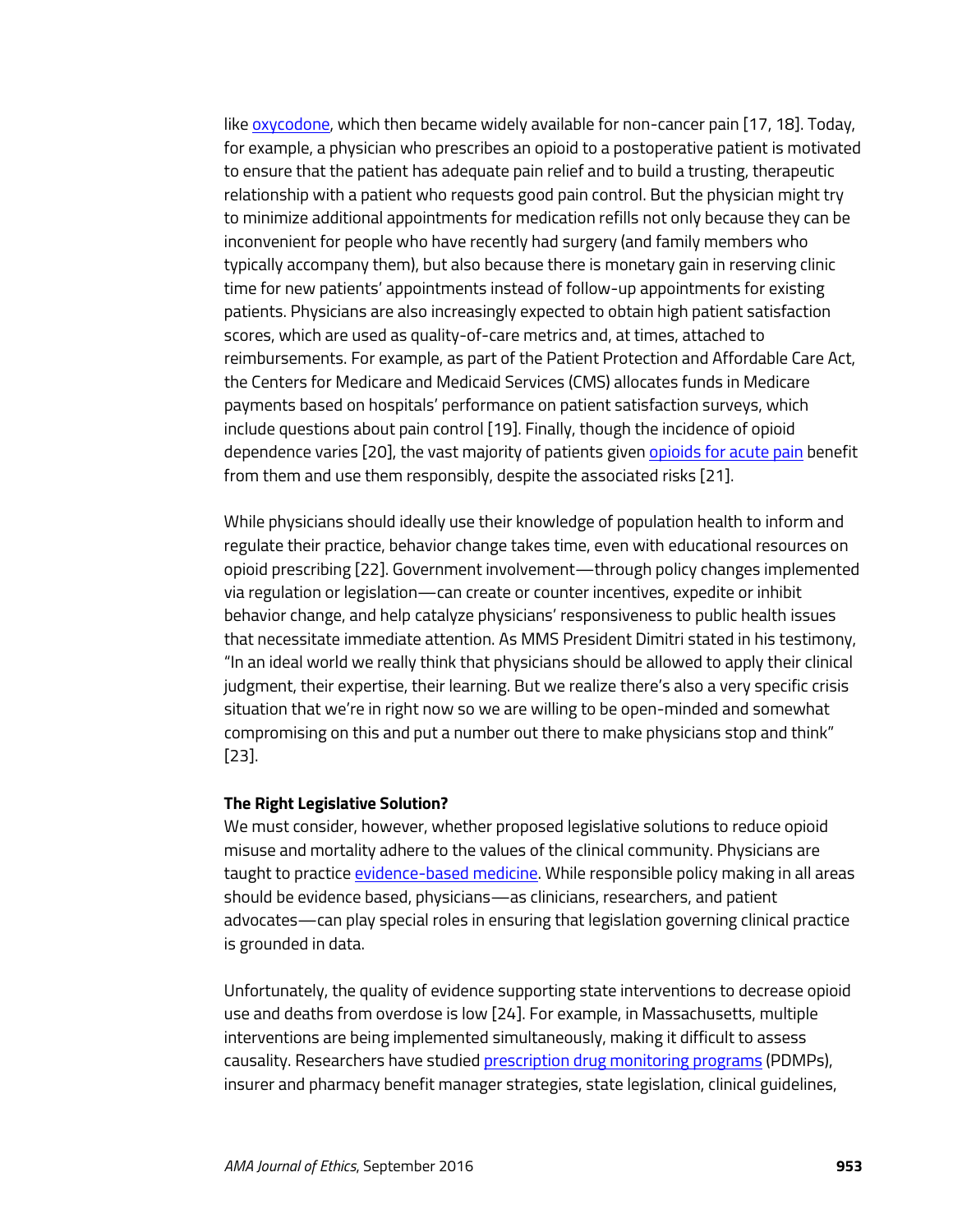naloxone distribution, safe storage and disposal, and provider and patient education [24]. PDMPs, which track a patient's prescriptions for controlled substances across multiple prescribers and pharmacies, are one of the more promising strategies for reducing prescription opioid misuse and diversion [25-27]. In 2012, Kentucky mandated PDMP use by prescribers and, in one year, saw an 8.6 percent decrease in opioid prescriptions and a 25 percent decrease in prescription opioid deaths [26, 28]. New York, Tennessee, and Ohio have all seen decreases in opioid prescriptions and rates of "doctor shopping," or use of multiple prescribers, with mandated PDMP use [28]. While the seven-day supply limit focuses on opioids prescribed for acute pain and applies to all patients, PDMPs aggregate data on opioid prescriptions, which can help clinicians identify patients who may be misusing prescription opioids.

Other promising examples of approaches for reducing opioid misuse include state legislation that regulates [pain clinics](http://journalofethics.ama-assn.org/2013/05/hlaw1-1305.html) and enforces clinical guidelines [26]. Starting in 2010, Florida enacted laws regulating pain clinics and mandating PDMP use, and it also conducted statewide raids of pain clinics known as "pill mills" for the large quantities of prescription pain medications prescribed. From 2010 to 2012, overdose deaths from prescription opioids declined by 27 percent [29-31]. In Washington, state agencies and pain clinicians collaborated on new guidelines for chronic pain. These included referral to a pain specialist for patients taking more than 120 morphine milligram equivalents (MME) per day without substantial improvement, based on evidence that the risk of overdose increases with higher doses [32]. After initial decreases in doses and overdose deaths among worker's compensation patients [33], legislators required medical boards to implement rules on dosing, referral, and clinical monitoring with similar statewide results [32]. In August 2015, the Massachusetts state medical board also approved guidelines that included a 100 MME dosing threshold [34]. These state experiences are highly context-specific; they add to our evidence base, but we sorely need more studies to identify the most effective interventions.

Data on the effects of supply-limited first-time opioid prescriptions on opioid misuse and other health outcomes are lacking. The absence of such data, however, does not necessarily mean limiting first-time supply is a poor policy option. Given the scanty evidence base for prevention of opioid use disorders, we must develop and test new strategies.

The seven-day supply limit, based on common sense and the correlation between prescription opioid sales and overdose deaths, appears to be a strategy that *could* work, but it must be accompanied by efforts to assess whether it *does* work. Researchers must examine not only effects on overdose deaths, but also pain control, substance use disorder diagnoses, and quality of life. If the seven-day supply limit is ineffective, the legislature should modify or repeal the law and try other solutions. Provisions for evaluation and iterative modification to improve outcomes—standards to which new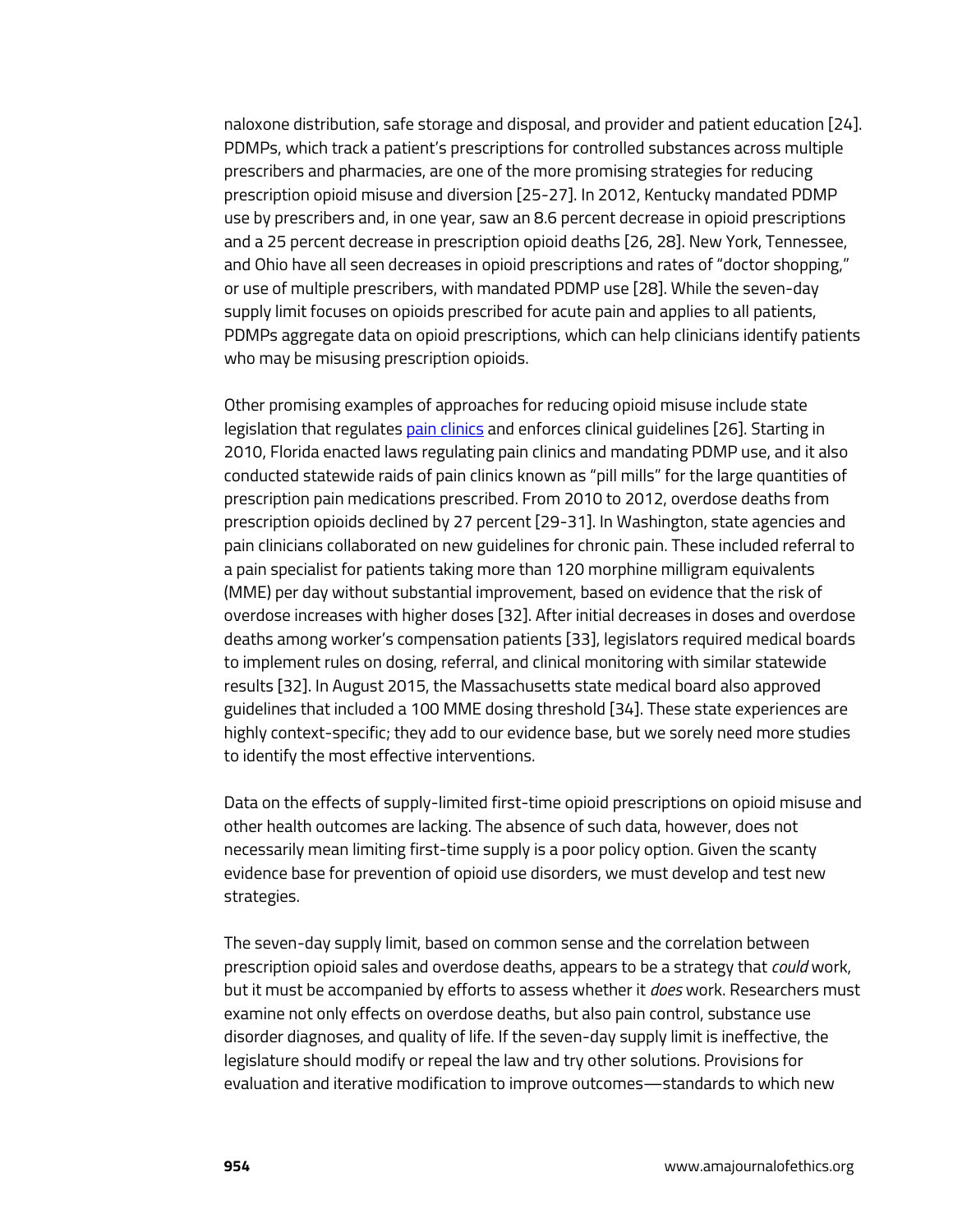clinical interventions are held—are not part of the existing legislation. If legislators are to join the clinical care team, physicians should hold them to the same standard they would hold other colleagues.

Physicians should also ask why the legislature is choosing to limit first-time prescriptions (the supply side), rather than the demand side (those factors that make people want to continue taking their pain medications after their pain has ended or to continue using opioids once they have become addicted). Many factors beyond opioid prescriptions have been correlated with increased substance use, including mental health disorders, job availability, perceived minority discrimination, and level of education [35-38]. Targeting physician behavior is easier and less costly than creating programs that improve schools, create jobs, or provide evidence-based addiction treatment, such as buprenorphine and methadone. Physician behavior also fits within a neat, linear narrative: a physician prescribes 30 oxycodone pills for a patient with a broken arm who required, perhaps, 10 pills. The patient keeps taking the oxycodone after the pain from the fracture has ended. The patient becomes addicted and starts buying heroin on the street. In this story, the physician is a clear actor, introducing the patient to medications that carry risks of misuse, abuse, overdose, and death. The physical, social, economic, or mental health challenges in the patient's life, which caused her to continue taking the pills after acute pain has resolved, are less concrete, yet no less important.

Physicians should welcome legislators as colleagues in promoting public health. Legislators can help catalyze physician responsiveness to public health issues and are particularly important colleagues in addressing social determinants of health. While physicians can refer patients to social service programs, legislators can create and support social service infrastructure and provision. Physicians, therefore, should push policymakers to implement evidence-based policy and to see patients as individuals who exist within broader social contexts that help to determine their health and well-being. Just as legislators have looked to physicians as colleagues in enacting public health solutions to the opioid epidemic, so the clinical community should see legislators as allies in combating the poverty, inequality, and social exclusion that exacerbate public health threats. These groups must continue working together, each bringing ideas and suggestions to the table, to improve the lives of patients and communities affected by opioid use.

## **References**

1. Substance Abuse and Mental Health Services Administration. Behavioral health trends in the United States: results from the 2014 National Survey on Drug Use and Health. http://www.samhsa.gov/data/sites/default/files/NSDUH-FRR1- 2014/NSDUH-FRR1-2014.pdf. HHS publication SMA 15-4927. Published September 2015. Accessed June 29, 2016.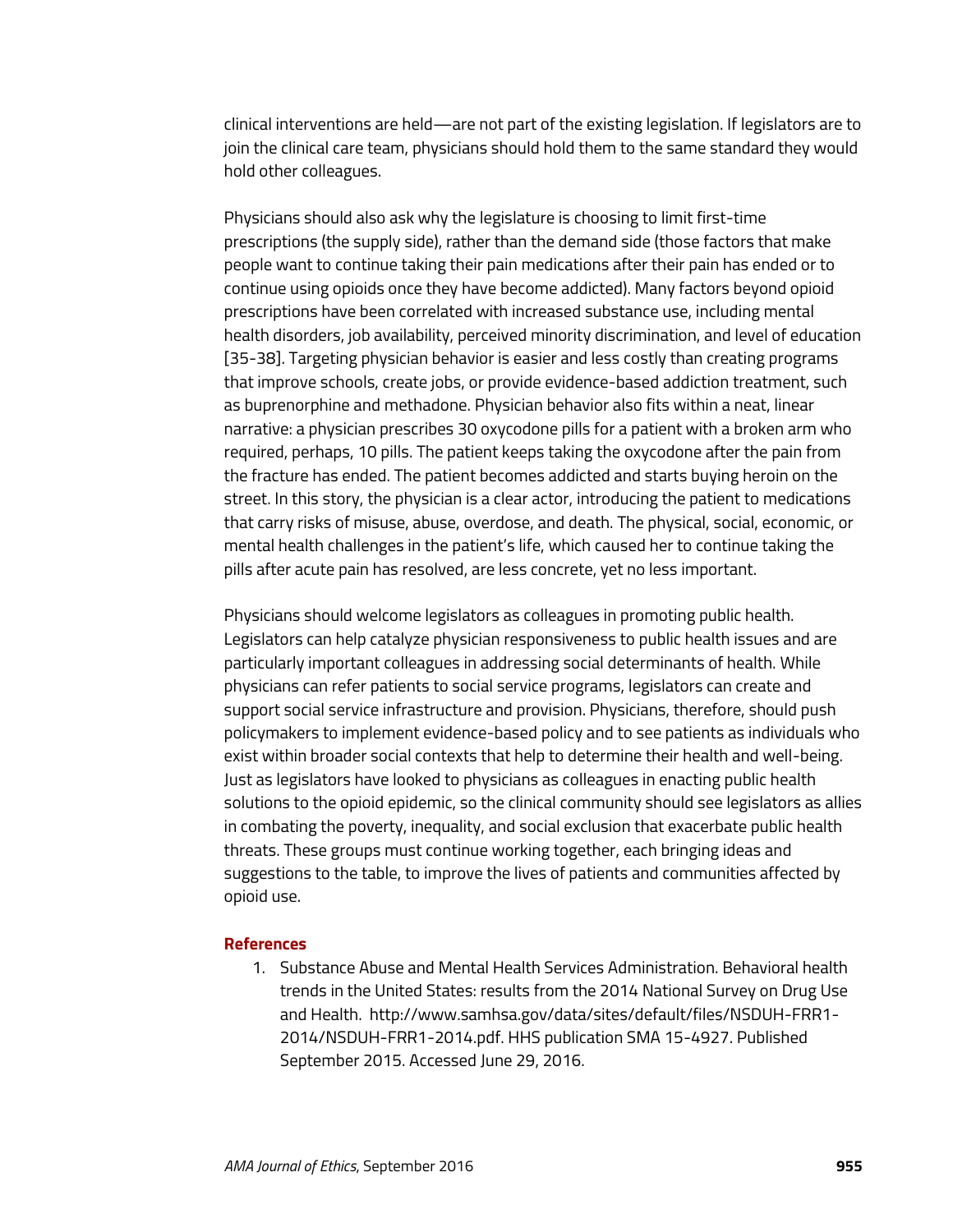- 2. Matteliano D, St. Marie BJ, Oliver J. Adherence monitoring with chronic opioid therapy for persistent pain: a biopsychosocial-spiritual approach to mitigate risk. *Pain Manag Nurs*. 2014;15(1):391-405.
- 3. Massachusetts Department of Public Health. Data brief: opioid-related overdose deaths among Massachusetts residents. http://www.mass.gov/eohhs/docs/dph/quality/drugcontrol/county-levelpmp/data-brief-overdose-deaths-may-2016.pdf. Published May 2016. Accessed June 29, 2016.
- 4. Commonwealth of Massachusetts. An Act Relative to Substance Use, Treatment, Education, and Prevention, 2016 Mass Acts ch 52. https://malegislature.gov/Laws/SessionLaws/Acts/2016/Chapter52. Accessed May 19, 2016.
- 5. Commonwealth of Massachusetts. An Act Relative to Substance Use Treatment, Education, and Prevention, HR 3817, 189th Leg (Mass 2015-2016). https://malegislature.gov/Bills/189/House/H3817. Accessed July 4, 2016
- 6. Commonwealth of Massachusetts. Recommendations of the Governor's Opioid Working Group. http://www.mass.gov/eohhs/docs/dph/stopaddiction/recommendations-of-the-governors-opioid-working-group.pdf. Published June 11, 2015. Accessed May 19, 2016.
- 7. Modarai F, Mack K, Hicks P, et al. Relationship of opioid prescription sales and overdoses, North Carolina. *Drug Alcohol Depend*. 2013;132(1-2):81-86.
- 8. Centers for Disease Control and Prevention. Vital signs: overdoses of prescription opioid pain relievers—United States, 1999-2008. *MMWR Morb Mortal Wkly Rep*. 2011;60(43):1487-1492.
- 9. Centers for Disease Control and Prevention. Drug overdose deaths in the United States hit record numbers in 2014. http://www.cdc.gov/drugoverdose/epidemic/. Updated June 21, 2016. Accessed May 19, 2016.
- 10. Hedegaard H, Chen LH, Warner M. Drug-poisoning deaths involving heroin: United States, 2000-2013. *NCHS Data Brief*. 2015;(190):1-7. http://www.cdc.gov/nchs/data/databriefs/db190.pdf. Accessed July 1, 2016.
- 11. National Institute on Drug Abuse. Abuse of prescription pain medications risks heroin use. https://www.drugabuse.gov/related-topics/trendsstatistics/infographics/abuse-prescription-pain-medications-risks-heroin-use. Updated January 2014. Accessed July 1, 2016.
- 12. Dimitri D. MMS testimony relative to H. 3817, An Act Relative to Substance Use Treatment, Education, and Prevention. Massachusetts Medical Society. http://www.massmed.org/Advocacy/MMS-Testimony/MMS-Testimony-Relative-to-H--3817,-An-Act-Relative-to-Substance-Use-Treatment,- Education,-and-Prevention/#.V218EfkrIdU. Published November 16, 2015. Accessed May 19, 2016.
- 13. Vestal C. In states, some resistance to new opioid limits. *Stateline*. June 28, 2016.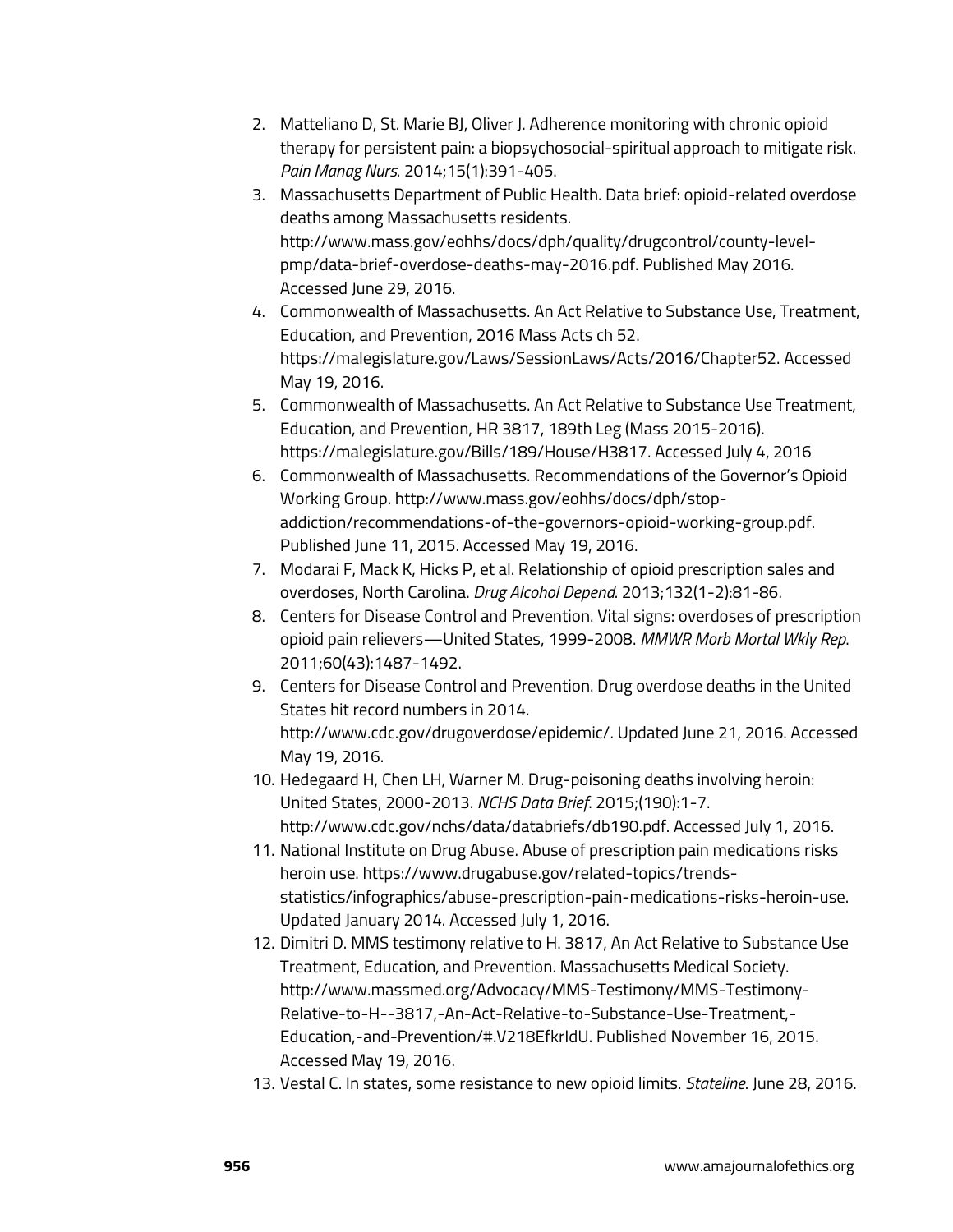http://www.pewtrusts.org/en/research-andanalysis/blogs/stateline/2016/06/28/in-states-some-resistance-to-newopioid-limits. Accessed July 6. 2016.

- 14. Cruess SR, Cruess RL. The medical profession and self-regulation: a current challenge. *Virtual Mentor*. 2005;7(4). http://journalofethics.amaassn.org//2005/04/oped1-0504.html. Accessed June 7, 2016.
- 15. Kolodny A, Courtwright DT, Hwang CS, et al. The prescription opioid and heroin crisis: a public health approach to an epidemic of addiction. *Annu Rev Public Health*. 2015;36:562.
- 16. Berry PH, Dahl JL. The new JCAHO pain standards: implications for pain management nurses. *Pain Manag Nurs*. 2000;1(1):3-12.
- 17. Van Zee A. The promotion and marketing of oxycontin: commercial triumph, public health tragedy. *Am J Public Health*. 2009;99(2):221-227.
- 18. Maxwell JC. The prescription drug epidemic in the United States: a perfect storm. *Drug Alcohol Rev*. 2011;30(3):264-270.
- 19. Gregory S. How Obamacare is fueling America's opioid epidemic. *Time.* April 13, 2016. http://time.com/4292290/how-obamacare-is-fueling-americas-opioidepidemic/. Accessed July 3, 2016.
- 20. Minozzi S, Amato L, Davoli M. Development of dependence following treatment with opioid analgesics for pain relief: a systematic review. *Addiction*. 2013;108(4):688-698.
- 21. Macintyre PE, Huxtable CA, Flint SL, Dobbin MD. Costs and cosequences: a review of discharge opioid prescribing for ongoing management of acute pain. *Anaesth Intensive Care*. 2014;42(5):558-74.
- 22. Wright AP, Becker WC, Schiff GD. Strategies for flipping the script on opioid overprescribing. *JAMA Intern Med*. 2016;176(1):7-8.
- 23. Baker opposes sunset on patient opioid limit. *Worcester Business Journal*. January 13, 2016.

http://www.wbjournal.com/article/20160113/NEWS01/160119976/bakeropposes-sunset-on-patient-opioid-limit. Accessed June 7, 2016.

- 24. Haegerich TM, Paulozzi LJ, Manns BJ, Jones CM. What we know, and don't know, about the impact of state policy and systems-level interventions on prescription drug overdose. *Drug Alcohol Depend*. 2014;145:34-47.
- 25. Clark T, Eadie J, Kreiner P, Strickler G. *Prescription Drug Monitoring Programs: An Assessment of the Evidence for Best Practices*. Waltham, MA: Brandeis University Prescription Drug Monitoring Program Center of Excellence; September 20, 2012.

http://www.pdmpexcellence.org/sites/all/pdfs/Brandeis\_PDMP\_Report\_final.p df. Accessed May 19, 2016.

26. Alexander GC, Frattaroli S, Gielen AC, eds. The prescription opioid epidemic: an evidence-based approach. Baltimore, MD: Johns Hopkins Bloomberg School of Public Health; November 2015. http://www.jhsph.edu/research/centers-and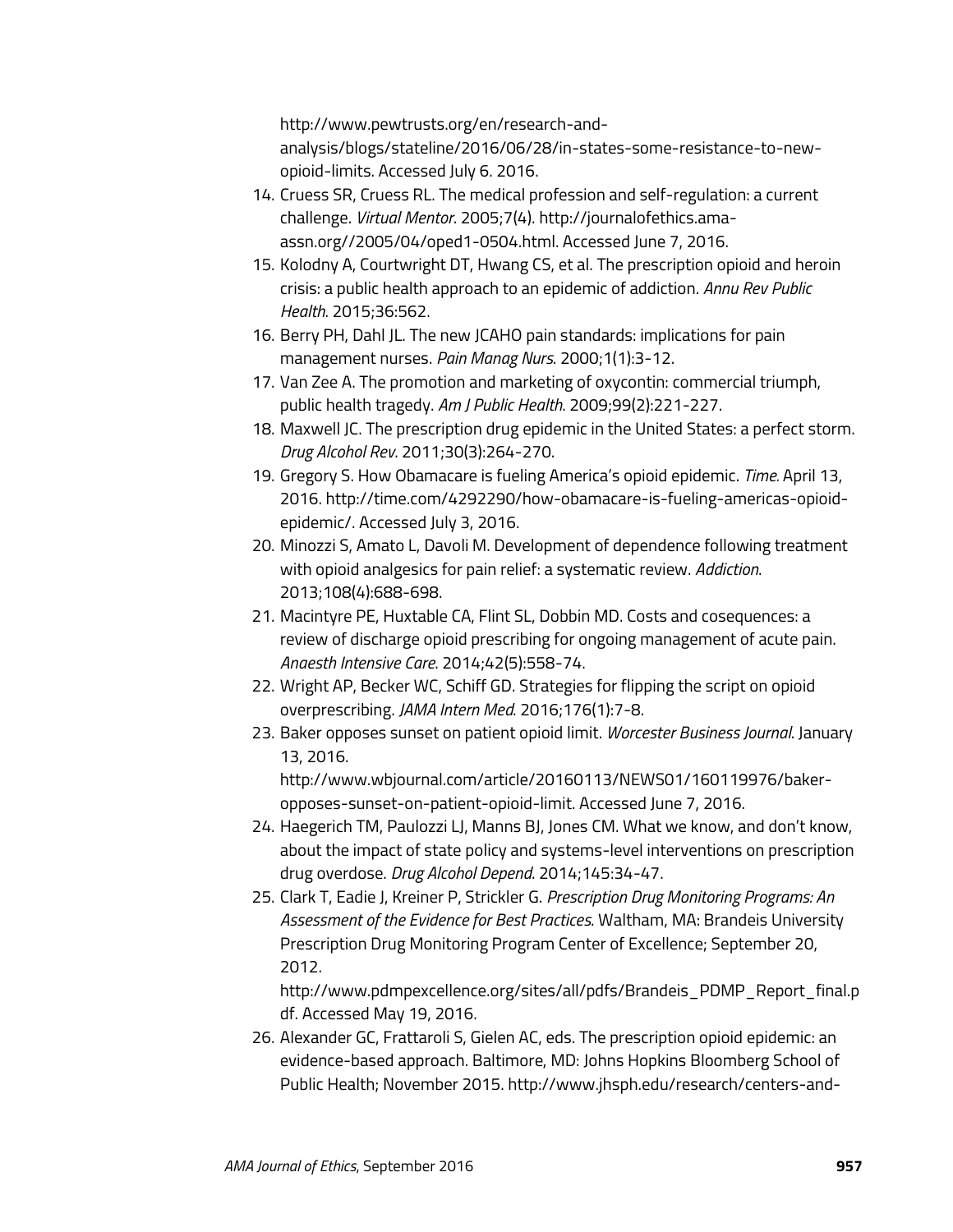institutes/center-for-drug-safety-and-effectiveness/opioid-epidemic-townhall-2015/2015-prescription-opioid-epidemic-report.pdf. Accessed May 19, 2016.

27. Prescription Monitoring Program Center of Excellence at Brandeis. Briefing on PMP effectiveness. http://www.pdmpexcellence.org/sites/all/pdfs/Briefing%20on%20PDMP%20Effe

ctiveness%203rd%20revision.pdf. Updated September 2014. Accessed May 19, 2016.

28. Prescription Monitoring Program Center of Excellence at Brandeis. Mandating PDMP participation by medical providers: current status and experience in selected states.

http://www.pdmpexcellence.org/sites/all/pdfs/COE\_briefing\_mandates\_2nd\_r ev.pdf. Revised October 2014. Accessed May 19, 2016.

- 29. Compton WM, Jones CM, Baldwin GT. Relationship between nonmedical prescription-opioid use and heroin use. *N Engl J Med*. 2016;374(2):154-163.
- 30. Surratt HL, O'Grady C, Kurtz SP, et al. Reductions in prescription opioid diversion following recent legislative interventions in Florida. *Pharmacoepidemiol Drug Saf*. 2014;23(3):314-320.
- 31. Johnson H, Paulozzi L, Porucznik C, Mack K, Herter B. Decline in drug overdose deaths after state policy changes—Florida, 2010-2012. *MMWR Morb Mortal Wkly Rep*. 2014;63(26):569-574.
- 32. Franklin G, Sabel J, Jones CM, et al. A comprehensive approach to address the prescription opioid epidemic in Washington State: milestones and lessons learned. *Am J Public Health*. 2015;105(3):463-469.
- 33. Franklin GM, Mai J, Turner J, Sullivan M, Wickizer T, Fulton-Kehoe D. Bending the prescription opioid dosing and mortality curves: impact of the Washington State opioid dosing guideline. *Am J Ind Med*. 2012;55(4):325-331.
- 34. Massachusetts Medical Society. Opioid therapy and physician communication guidelines. http://www.massmed.org/Advocacy/Key-Issues/Opioid-Abuse/Opioid-Therapy-and-Physician-Communication-Guidelines-(pdf)/. Updated August 20, 2015. Accessed May 19, 2016.
- 35. Cochran BN, Flentje A, Heck NC, et al. Factors predicting development of opioid use disorders among individuals who receive an initial opioid prescription: mathematical modeling using a database of commercially-insured individuals. *Drug Alcohol Depend*. 2014;138:202-208.
- 36. Denisco RA, Chandler RK, Compton WM. Addressing the intersecting problems of opioid misuse and chronic pain treatment. *Exp Clin Psychopharmacol*. 2008;16(5):417-28.
- 37. Lo CC, Cheng TC. Discrimination's role in minority groups' rates of substance-use disorder. *Am J Addict*. 2012;21(2):150-156.
- 38. Vazan P, Golub A, Bennett AS. Substance use and other mental health disorders among veterans returning to the inner city: prevalence, correlates, and rates of